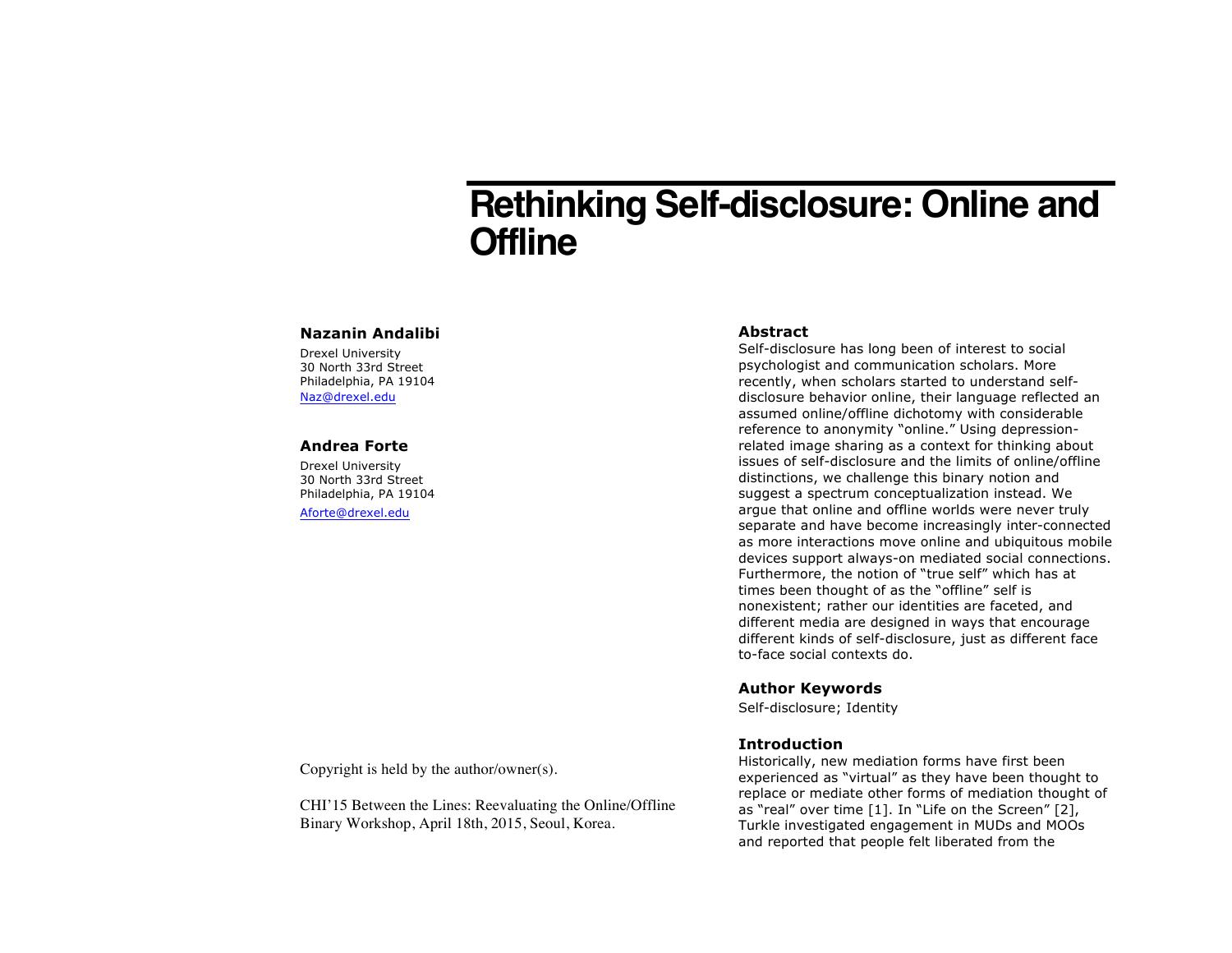confines of their "real" world identities which are often self-characterized as inadequate. Slater [1] contrasts the world Turkle investigates with an ethnographic study of Internet use in relation to Trinidad [3]: "*By starting from people's practice, rather than presumptions about media characteristics such as virtuality, it became clear that the online/offline distinction played little if any role in people's use or experience of the Internet: people integrated the various Internet media into existing social practices and identities*." He argues that virtuality is not a feature of the media, rather is just one social practice of media use among others [1].

The ways social technologies are being used support the notion that there are tight connections between online and offline social experiences when it comes to self-disclosure. Using online health support groups or other social media to seek and provide social support which has been shown to influence health, and social media users' concerns regarding context collapse [4] and privacy are some examples that show how the online and offline contexts for self-disclosure that used to be viewed as separate, are in reality intertwined. In this position paper, we think of one's identity as a faceted construct; People maintain social boundaries and disinhibit different facets of themselves according to the social situation. We focus on expressing these facets, especially when it comes to ones that are considered negative, controversial, or carry social stigma with them and on the ways that different contexts support disclosure.

#### **Questions**

We ask, *what would it mean to think about selfdisclosure in social media if we do not fall back on the online/offline distinction? What other ways of thinking about the online and the offline might be more useful in this context? Do social media users make a distinction between online and offline in these contexts, and if they do, when/why/how do they do it and how do they make sense of it*? We take the case of sharing depression-related content on

Instagram as an example [5], but think variations of our questions are important ones to ask in other situations in which people have a hard time deciding to disclose, or actually face or worry about facing negative consequences as a result of doing so. In the early days, going online seemed to detach one from place and body. But now, *does image sharing serve to bridge people's experiences of the physical world and their "mediated" communities? How is someone's identity as it relates to depression, informed by their computer-mediated and non-computer-mediated experiences? How can we think about the experience of depression as the context to understand people's use of Instagram, and how can we understand their experience of depression in light of how they use Instagram? How do people decide about disclosing visual and verbal stories about their experience with depression in various settings? How do they think this disclosure and its potential positive and negative consequences form their experience of depression? And in the end, how do we design to improve these experiences? For example, if people experiencing depression look for social support in the process of self-disclosure, then how do we design social technologies to support this?* We do not provide answers here, as responding to these questions calls for complex empirical studies, rather we raise questions to illustrate how we think about this topic. Next, we discuss a small snapshot of related work and suggest ways that we might be able to revisit the offline/online binary.

## **Prior Work**

The social identity model of deindividuation, hyperpersonal CMC theory, reduced cues theory, social information processing theory, and media richness theory are some of the theories that have been proposed in the literature to account for observations of self-disclosure in computer-mediated compared to offline settings in dyadic interactions. Due to the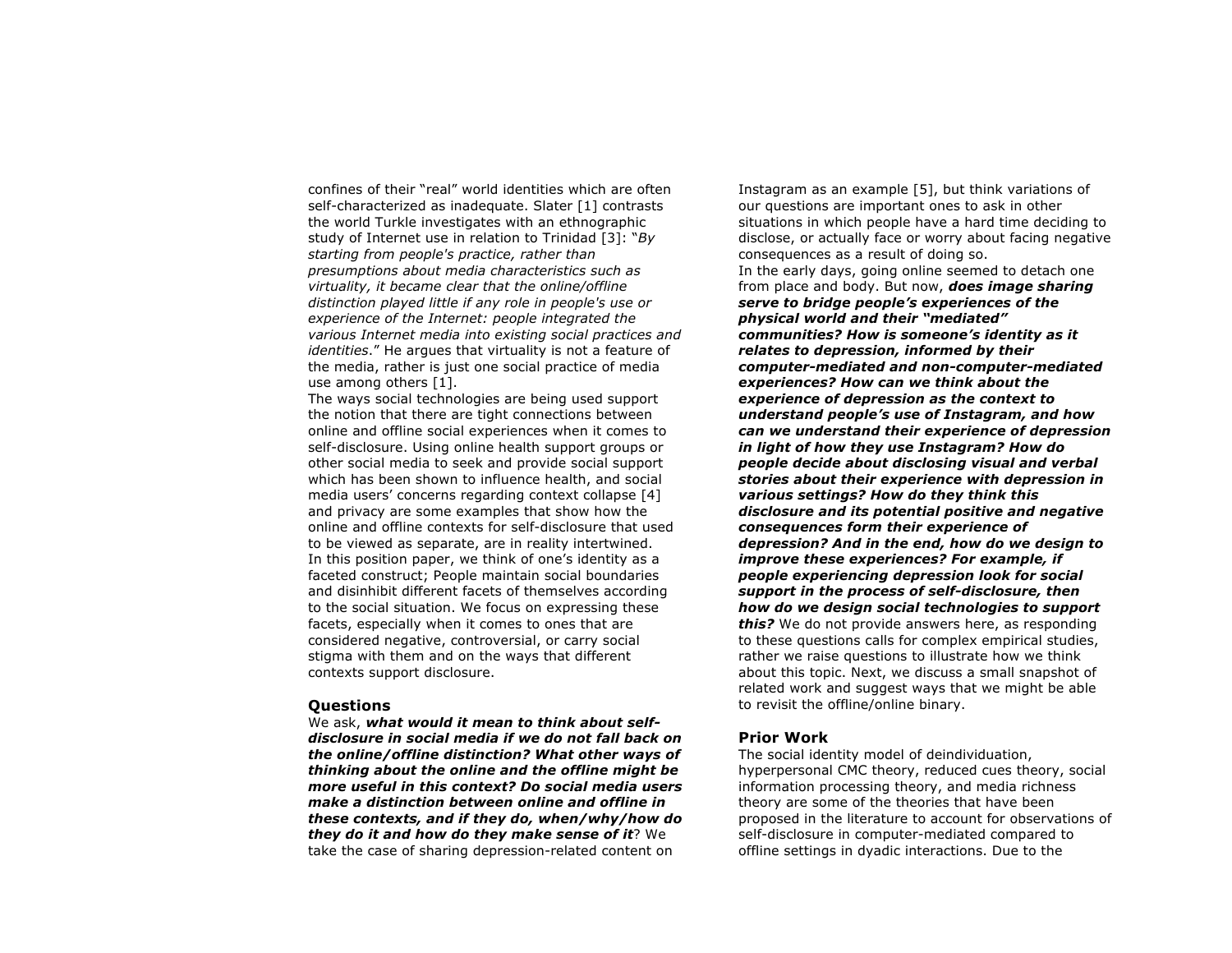overlapping predictions of these theories, it has been posed that we need to have an overarching theory of communication explaining disclosure in both online and offline dyadic and other forms of interactions [6]. In thinking about socially and negatively viewed aspects of self or emotions, the notion of self verification as an important self-presentation goal is relevant. We want to be seen by others as we see ourselves [7]. We want to share our emotions with others, be it positive or negative [8]. Yet, we do not always do so, because we have self-presentation and impression management concerns [9] and there are risks associated with disclosure (e.g. relational, identity, self-worth, well-being). In the context of mediated expressions of self, scholars have suggested that it is when people engage in counter-normative or stigmatized behaviors that they most need identity segmentation and tools for focused sharing [10]. The self-disclosure literature provides theories about how people decide to disclose (e.g. [11] [12]). SNS affordances provide a new context for self-disclosure and impact behaviors related to self-disclosure [13]. Some scholars have argued that anonymity in CMC works similar to the "strangers on the train" experience [14]. Others have argued that any account of online self-disclosure that is based only on media effects (e.g. visual anonymity) is mistaken [15].

But what is this "self" that we want others to see as we see and yet we face challenges as we want to fully express it, "online" and "offline"? Psychologists have long made the case that the notion of "self" is multifaceted. Individuals are both what they inhibit and what they disinhibit in various social situations. We find Suler's line of thought about disinhibition and the self relevant here. He asks whether the disinhibition effect [16] releases one's "true" self, and suggests that thinking of personality as constructed in layers, with the "true self" living beneath the surface is a problematic way of thinking about self-disclosure. Instead, he discusses how the "self" is a way more complex notion than that of the layered model.

Particularly, based on his in-depth investigation of the online disinhibition effect, this notion is too vague and simplified. According to Freud, as Suler discusses, the negatively viewed aspects of self are part of us, as are the psychological defenses (e.g. suppression) that Anna Freud has categorized. Suler further suggests that a single online disinhibited self does not even exist [17].

#### **Discussion**

We suggest that one useful way to think about selfdisclosure in such vulnerable situations is to think how different media and traditional social situations encourage and form different kinds of self-disclosure behavior as well as responses to and engagement with it. For example, a teenager who self-harms might show their cuts to a friend over coffee, might show a friend an image depicting their cuts over coffee, or might use other communication channels (e.g. text, IM) to share that with a friend. They might post that photo to their Instagram with an imagined/actual audience, which might or might not include that friend, and they might try to hide it from their parents. In all of these decisions, informed by dyadic disclosure theories developed for non-mediated contexts, the discloser might think about their audience and how they might respond, and then decide on the disclosure components (e.g. content, audience, channel), disclose and evaluate consequences and as such inform future disclosure behavior. Yet, we do not have an overarching theory that can fully explain disclosure in one to many contexts and takes into account the context provided by technological affordances. In line with Suler's ideas, we think that all of the above alternatives reflect key aspects of the discloser's identity that tend to surface in different social and psychological conditions. As such, we think taking an ecological perspective to investigate self-disclosure in the context of non-conforming emotions or aspects of the self is crucial. If someone is shy at a party but more sociable online, neither of these accounts is more "real" or "true" or "authentic" than the other. Rather both are facets of who this person is, just revealed within situational contexts. In